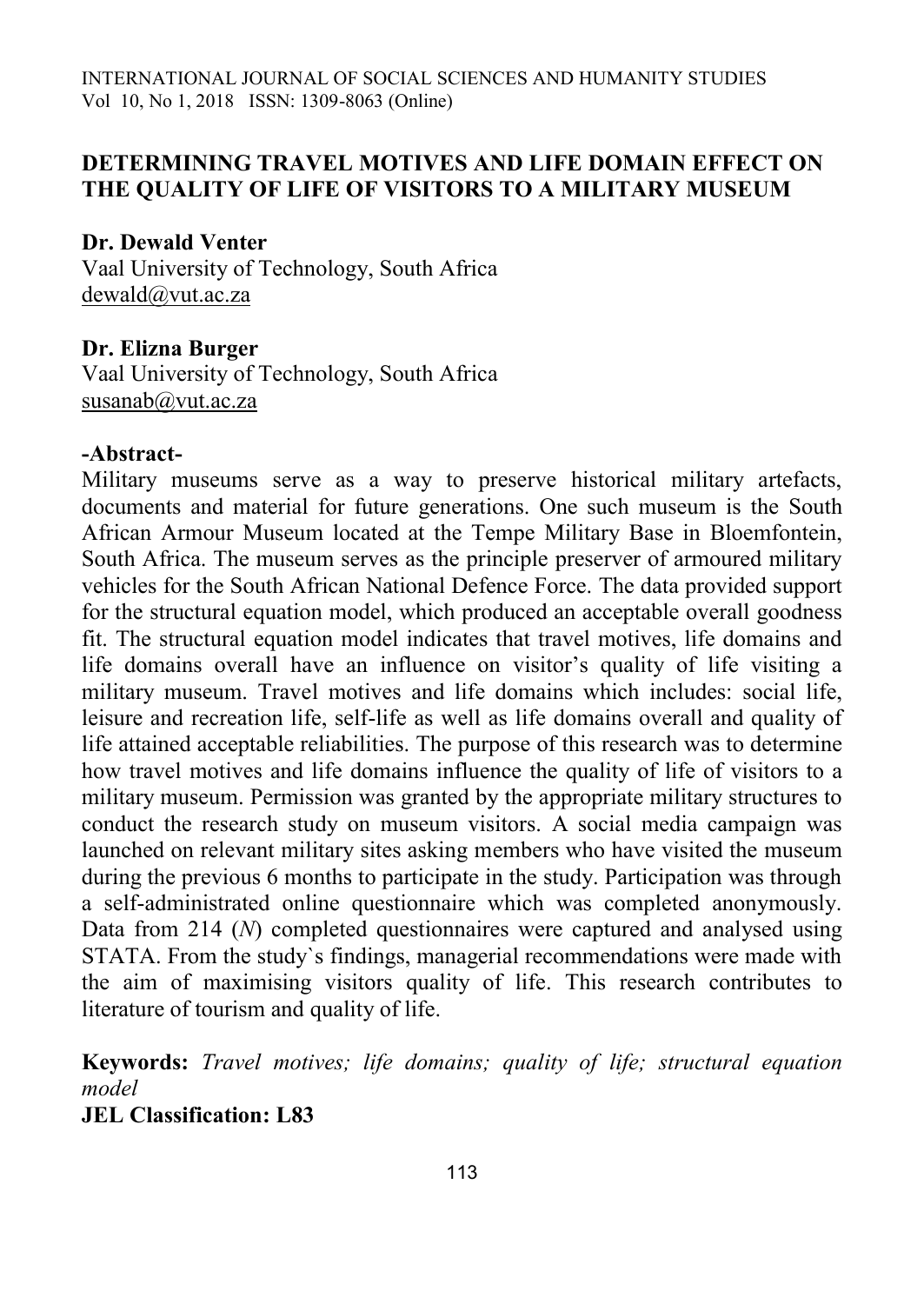## **1. INTRODUCTION**

Military heritage tourism is defined by Venter (2017b:5) as the travel to, exploration of or participation at a military heritage site or event which has personal historic meaning, resonance or interest for the visitor or tourist which does not involve remuneration. In recent years travel motives have become a wellestablished field of research in tourism (Kim, Woo & Uysal, 2015; Sirgy, Uysal & Kruger, 2017; Uysal, Sirgy, Woo & Kim, 2016; Venter & Kruger, 2017; Venter, 2017a). According to Page and Connel (2010), quality of life (QoL) consists of various life domains, such as travel life, leisure and recreational life, family life, social life, health and safety life, emotional life and financial life. Research which has explored such life domains has been conducted by various authors (Kruger *et al*., 2014; Kruger *et al*., 2016; McCabe & Johnson, 2013; Sirgy *et al*., 2017; Uysal *et al*. 2016; Venter & Kruger, 2018). Literature searches with regard to QoL research in tourism includes authors such as Sirgy *et al*. (2017); Venter and Kruger (2017) and Wang and Wong (2014). Uysal *et al*. (2016:244) observed that research into the link between tourism activities, its consequences, and the QoL effect is gaining increased momentum in the field of academia. QoL according to Sirgy (2012:5), is based on the philosophical ideas which include both positive and negative affects in life domains, subjective well-being, emotional well-being, satisfaction with life, psychological well-being, eudaimonia and QoL. Research surrounding travel motives, life domains, QoL as well as how travel motives and life domains effect on tourists quality of life is absent in the field of military heritage tourism literature. The aim of this research therefore is: *determining travel motives and life domain effect on the quality of life of visitors to a military museum.* With reference to the purpose of the study, four main concepts will be explored namely military museums, travel motives, life domains and QoL.

## **2. MILITARY MUSEUM**

According to Hamber (2012) museums provide an opportunity for knowledge building. According to Nicolaides (2011:4) museums protect a living heritage of the past by preserving for society important artefacts for the purpose to advance and disseminate knowledge about history. They do so by collecting and preserving period related documents, analyse and interpret material proof and preserve artefacts and exhibit them for public benefit. Viljoen (2017:64) writes that the SA Armour Museum was opened in 1996 with the sole purpose of preserving South African armoured history through restoration of armoured vehicles. The museum consists of exhibits showing the history of the South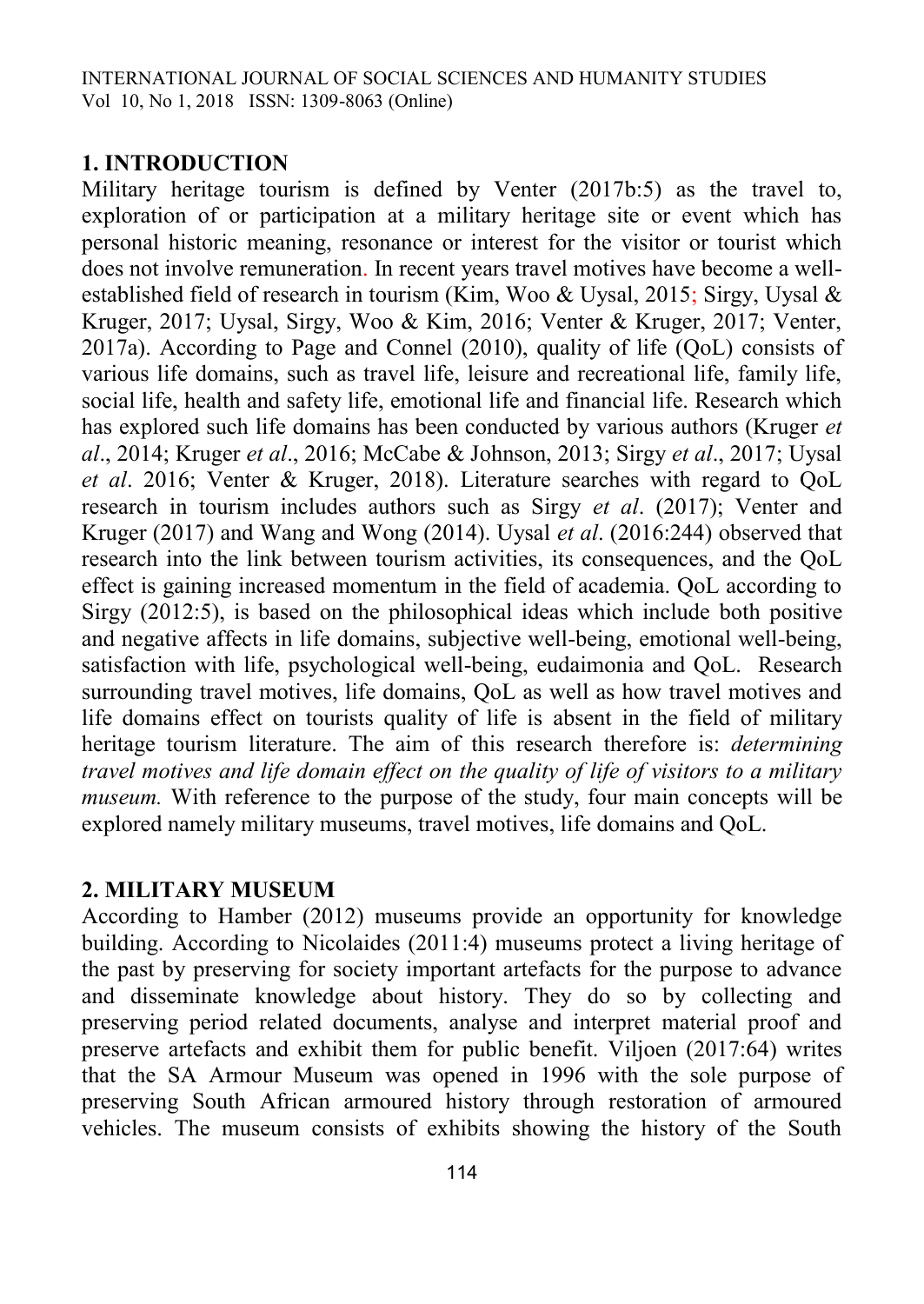African Armor Corps dating from the early mounted riders of the South African War, World War I and World War II and the South African Border War. According to Hohls (2017) the museum receives an estimated 4000 visitors a year. Venter, Makwela and Johnson (2015:2) categorises the SA Armour Museum as a living museum (working military artefacts) which has a distinct advantage in its drawing appeal when compared to traditional static museums.

Chanuanthong and Batra (2016:25) state that people worldwide visit many places with memorials, places with historical remains (museums) or sites of war in order to satisfy their needs of looking into the past. Venter (2017b:6) points out that military museums, battlefields, military memorials and monuments are the quintessential elements on which military heritage tourism is based. According to Hartmann (2014) war (military) heritage always has a close connection to an area, a nation and its history. Venter (2017b:1) reports that South Africa has an abundance of military heritage sites which includes military museums. According to Oosthuizen (2015) states that military museums around the world are becoming a worthy norm of education and must become more inclusive to foster and support intercultural dialogue and participation. Venter (2014), military museums play an important role in preserving military history not just through displays of military artefacts but also by imparting knowledge and record keeping for either formal or informal learning. Nicolaides (2011:1) affirms that military museum's exhibit a comprehensive variety of important historical military artefacts that are an important sub-elements in any tourism system.

## **3. TRAVEL MOTIVES**

According to Fletcher, Fyall, Gilbert and Wanhill (2013:43) the study of motivation is derived from a range of social science fields which has resulted in a diverse number of approaches to defining travel motivation. Various authors (Crompton, 1979; Mayo & Jarvis, 1981; Uysal & Hagan, 1993) have concluded that travel motives is a complex subject which varies according to the individual who is travelling. Authors such as Azman (2012) and Yuan, Cai, Morrison and Linton (2005) found that travel motives are also situation and setting dependant. Kruger, Saayman and Ellis (2014:660) concluded that 'attributes and attractiveness', 'enhancement of kinship and relationships' as well as 'novelty' are important to travel motives. Chanuanthong and Batra (2016:26) explains that motivation is reflective of the reason an individual chooses to behave in a certain way or participate in certain activities. Lubbe (2003:145) promulgates that much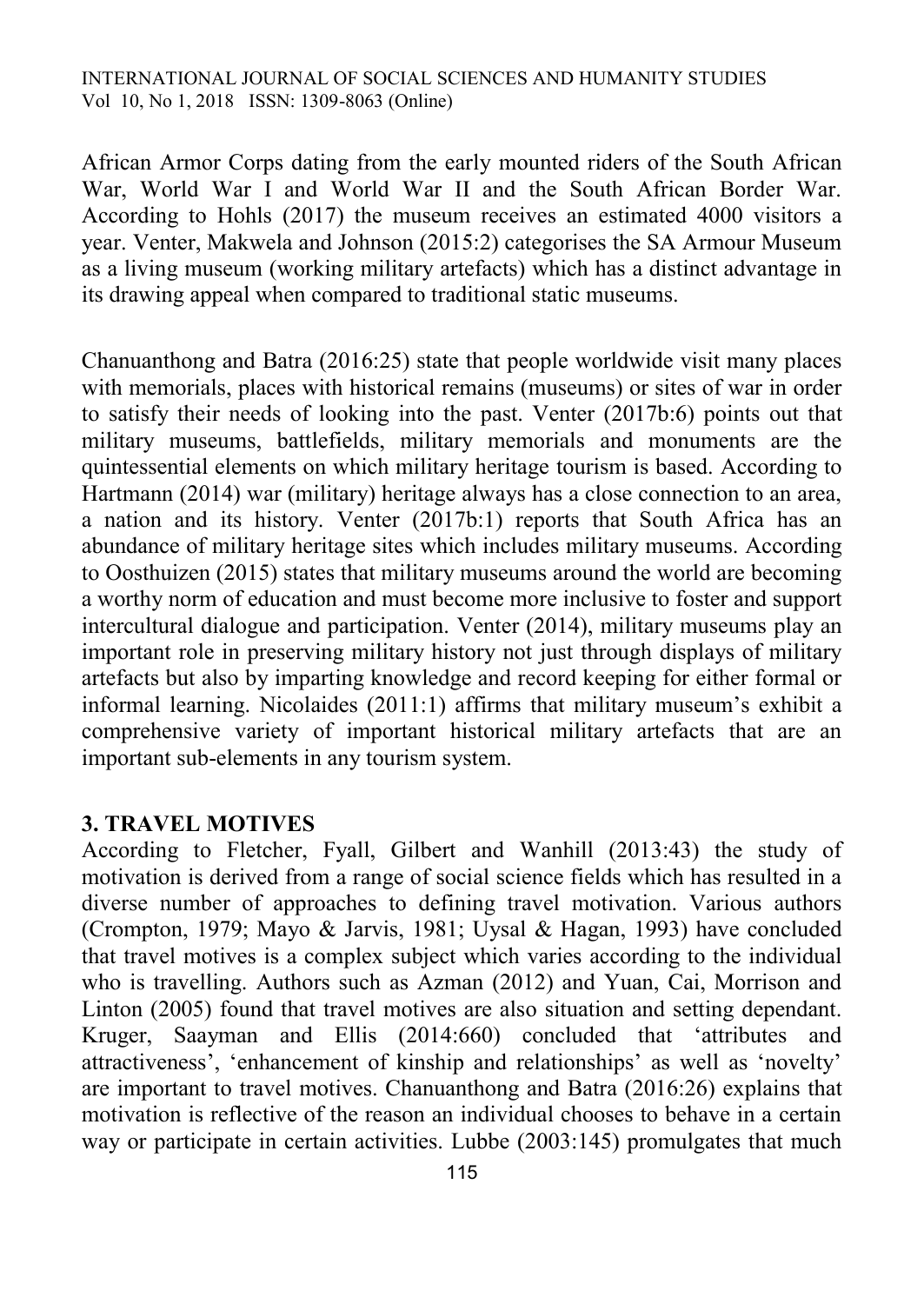of travel motive success is derived from the initial pull factors of the destination and the push factors driving a visitor to a destination. Niemelä (2010) notes that pull factors which influences destination choice include facilities offered, special attractions as well as visitor knowledge. Fletcher *et al*. (2013:203) explains that push factors can be described as factors that generate a desire to escape while pull factors refer to factors that act as a magnet to attract visitors. According to Kruger *et al*., (2014) knowing the travel motives of individuals is very important for marketing purposes as it reveals the reason why individuals travel a place, in this case, the SA Armour Museum.

## **4. LIFE DOMAINS**

According to Venter and Kruger (2017:3) individuals travel to places or attend events because they are interested in something and desire to do so, which subsequently enhances their QoL. Uysal, Sirgy and Perdue (2012) states that individuals have intrinsic and extrinsic growth needs which they fulfil by for example travelling somewhere, which enhance their QoL. Both Sirgy (2012:31) and Uysal *et al*. (2016:245) state that positive effect includes feelings such as enthusiasm and being inspired. Negative effect on the other hand comprises of feelings such as being frightened and fearful. When individuals evaluate their QoL (life satisfaction) they subjectively take into account all life domains which are of importance to them. It is important to note that positive or negative effect in one life domain can spillover into another life domain which is known as the bottom-up spillover theory. Venter (2017a:8) states that a link exists between QoL and positive and negative effect concerning life domains. These effects can be seen as lingering feelings which can either be positive or negative that an individual associates with what they experience. According to Venter (2017b:8) the satisfaction with a consumption experience (e.g. visiting a military museum) is located in concrete psychological domains (internally), which is experienced in life domains such as social life, emotional life, leisure and recreation life, travel life and family life. Such effect moves from the most concrete to the most abstract domains. If sufficiently positive or negative effect spillover to neighbouring domains and QoL. Sirgy (2012) points out that the greater the importance of a life domain, the greater the spillover of effect into QoL. It's important to note that the importance of life domains vary from individual to individual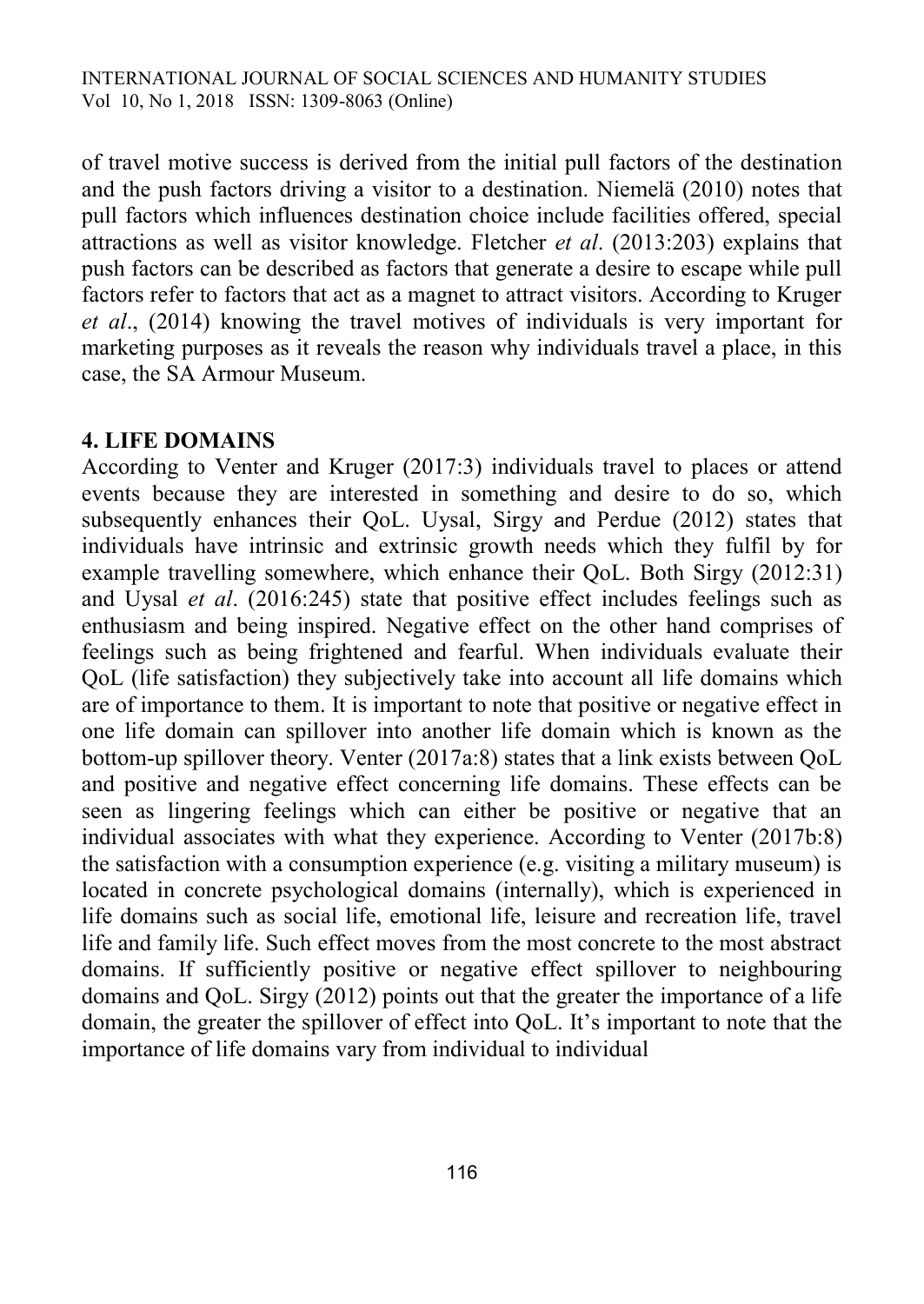# **5. QUALITY OF LIFE**

According to Uysal *et al*. (2016:244) QoL has emerged as a field of study in the social, behavioural, environmental and policy sciences during the past three decades. According to Venter (2017a:94) QoL is a predominantly subjective state with objective elements whereby individuals perceive their lives based on the combined positive and negative experiences in life domains that are significant to them. Subjective well-being comprises of a multitude of subjective indicators which include values, attributes, beliefs, motives, personality type, emotional state, satisfaction with life, life domains, positive and negative effect and psychological well-being (Uysal *et al*., 2016; Sirgy, 2012; Venter, 2017a). Liao (2009:108) points out that subjective well-being of society can be determined by measuring life domains such as social life, emotional life, health and safety life, financial life, leisure and recreation life, travel life and family life, (Venter, 2017a:70) which could determines someone's QoL. According to Omorou, Erpelding, Escalon and Vuillemin, (2013) QoL can be described as an individual's perception of their position in life according to their value systems, beliefs, societal rules, culture measured against their goals, views, ethics and concerns.

# **6. METHODOLOGY**

The research design for this research was exploratory, descriptive and includes a quantitative approach. The study population of this research consisted of visitors who had visited the South African Armour Museum during the previous year. The survey took place from 28 September 2016 to 31 October 2017 and followed an convenience sampling technique. Potential participants were invited on South African military Facebook groups to complete the online questionnaire which was created with Google Forms (Google.com, 2017) *via* a short link. The short link to the welcome page contained the purpose, aims, objectives, ethical clearance and acknowledgement of participants for the research study. The welcoming page also informed respondents that they could only complete the questionnaire once. A total of 218 questionnaires were completed of which 214 could be used for the statistical analysis.

# **7. DATA ANALYSIS**

The rotation of factor loadings shown in Tables 1-6, were subjected to a direct Oblimin with Kaizer Normalisation method. Additionally, a Principal Component extraction procedure was implemented. The statistical software used for analysing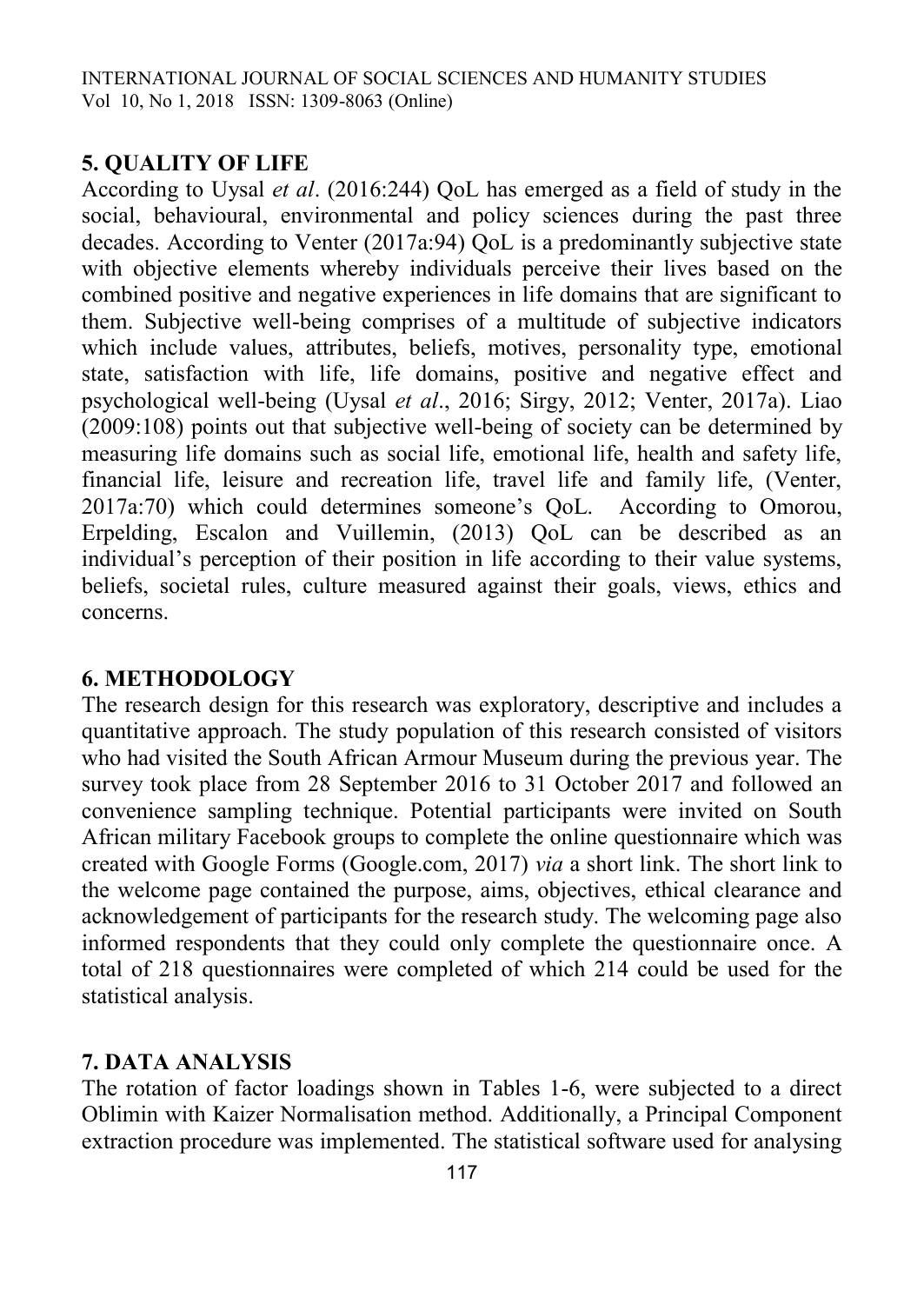the data was STATA for Windows, version 15 software (StataCorp, 2015). which provided the factor structures and the exploratory factor analysis (EFA) statistical results which required no cross-loadings. The purpose of the EFA was to reveal the interrelationship among the variables which were measured using a Likert scale. This was done in order to show the latent variables which would validate the suitability of the data for an EFA. The 5-point Likert scale (1=strongly disagree to 5= strongly agree) was measured according to DeVillis (2013). DeVellis (2012), states that the minimum recommended Cronbach alpha  $(\alpha)$ coefficient should be 0.7. The most common measurement method used to determine the reliability of a scale's internal consistency is a  $\alpha$ . The suitability of the  $\alpha$  is categorised by George and Mallery (2003:231) who rate the suitability of  $\alpha$  as  $\leq 0.5$  = Unacceptable;  $> 0.5$  = Poor;  $> 0.6$  = Questionable;  $> 0.7$  = Acceptable;  $> 0.8 =$  Good and  $> 0.9 =$  Excellent. The  $\alpha$  of the labelled factors affirms the reliability of the 5-point Likert scales used in this study.

STATA was used to calculate two statistical measures from the EFA. The first was the Bartletts Test of sphericity (BTS), which according Pallant (2010) should be significant ( $p = < 0.05$ ). The BTS for this research was found to be statistically significant at  $p < 0.001$ . The second was the Kaiser-Meyer-Olkin (KMO), which should range between 0 and 1. Hutcheson and Sofroniou (1999), categorises the values generated as good  $> 0.7 =$  good;  $> 0.8 =$  great and  $> 0.9 =$  superb. The statements in Tables 1-6 e.g., *travel motives; social life, leisure-life, self-life; life domains overall and quality of life* also included a Principal Component Analyses, showing the suitability of the dataset to conduct the EFA. According to DeVillis (2012), when conducting a correlation matrix the resulting factor loadings of  $\geq$ 0.3, are deemed appropriate and were included in an EFA together with eigenvalues exceeding 1.0. An EFA was conducted on the sections that measured the *travel motives; social life, leisure-life, self-life; life domains overall and quality of life*. For the purpose of this research, items with an eigenvalue larger than 0.3 was regarded as being a contributing factor. The mean-inter-item correlation values according to Clark and Watson (1995) should fall within the range 0.15 and 0.55. However, Pallant (2010) is of the opinion that when less than ten items are used, the acceptable mean-inter-item correlation values can rise to 0.48 and 0.76.

Rootenberg (2012:36) explains the standardised regression coefficients  $(\beta)$ , explains the strength of the relationship between a latent and manifest variable.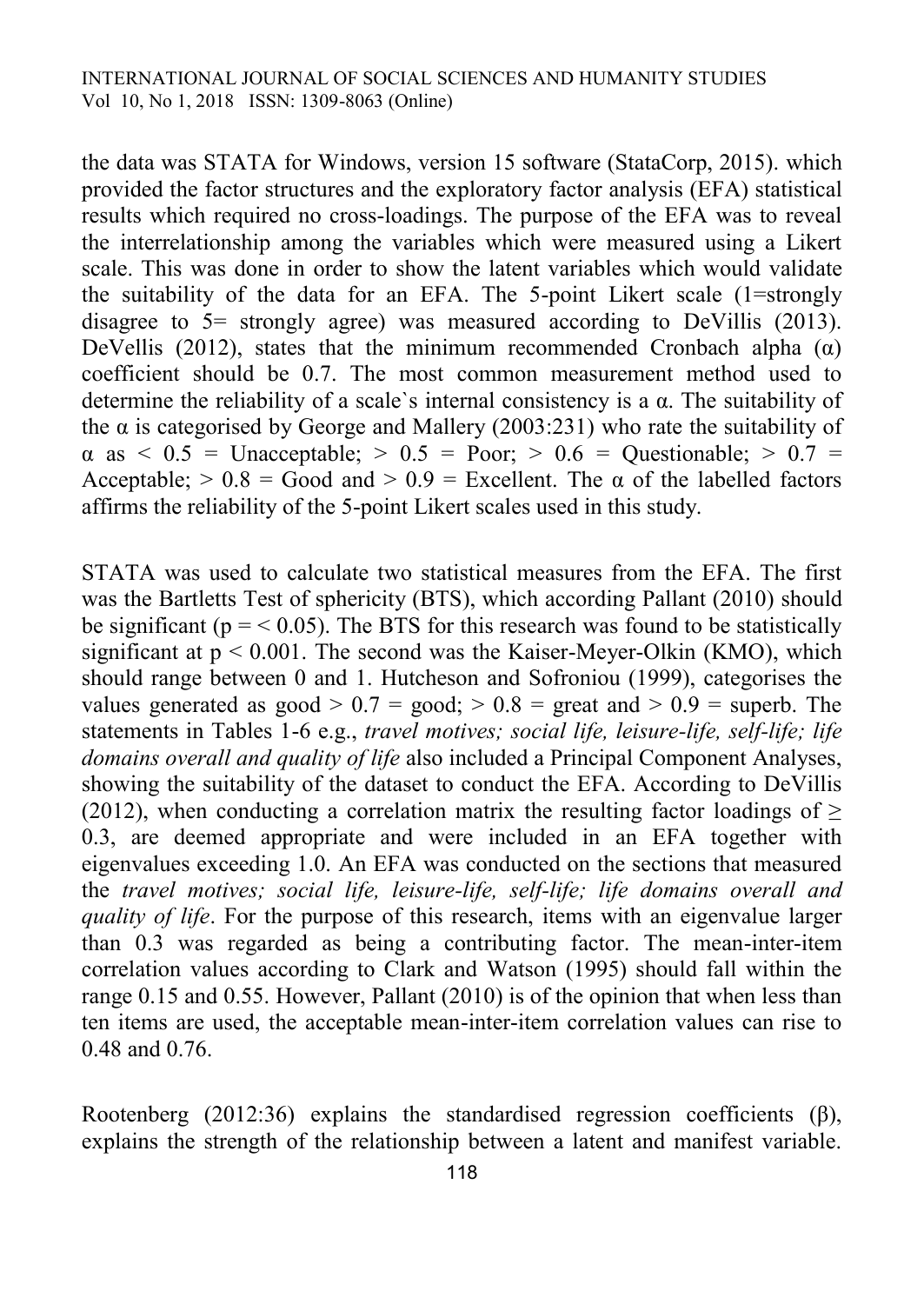According to Pallant (2010:161), the strength of such relationship is classified as making a substantial contribution to the prediction if the Sig. value is  $\leq 0.05$ . Contrariwise a value of  $> 0.05$  signifies that the variable makes no unique contribution to the prediction. The analysis included an exploratory factor analyses (EFA), Chronbach Alpha's  $(\alpha)$  correlations and a structural equation model (SEM).

# **8. RESULTS**

# **8.1 Participants**

The study population comprised of (93%) male and (7%) female, of which the vast majority (43%) were older than 56 years. More than half of respondents (58%) indicated that Afrikaans was their home langue. Most respondents (52%) indicated diploma/degree as their highest qualification. A total 71 percent of respondents indicated that they are employed full-time while nearly three quarters (73%) are married. Most respondents (42%) visited the SA Armour Museum at least once during 2016/2017. The vast majority (84%) indicated that they did serve in the previous South African Defence Force or its successor the South African National Defence Force. Most (76%) of those served in the army. Nearly a third (30%) of respondents indicated that they visited at least one military heritage event between 2015 and 2017.

# **8.2 Exploratory factor analyses of travel motives, life domains and Quality of Life**

Table 1 depicts the EFA of travel motives. The KMO test for these factors was statistically significant (0.89) and BTS (*p*=≤0.05). The factor *military museum novelty* obtained an excellent  $\alpha$  (0.92) and attained the highest mean, followed by *military museum heritage* with a good α (0.80) and lastly *military museum social* with an acceptable  $\alpha$  (0.70). The  $\alpha$  of the labelled factors affirms the reliability of the 5-point Likert scale used. These three factors accounted for 67.04% of the total variance explained.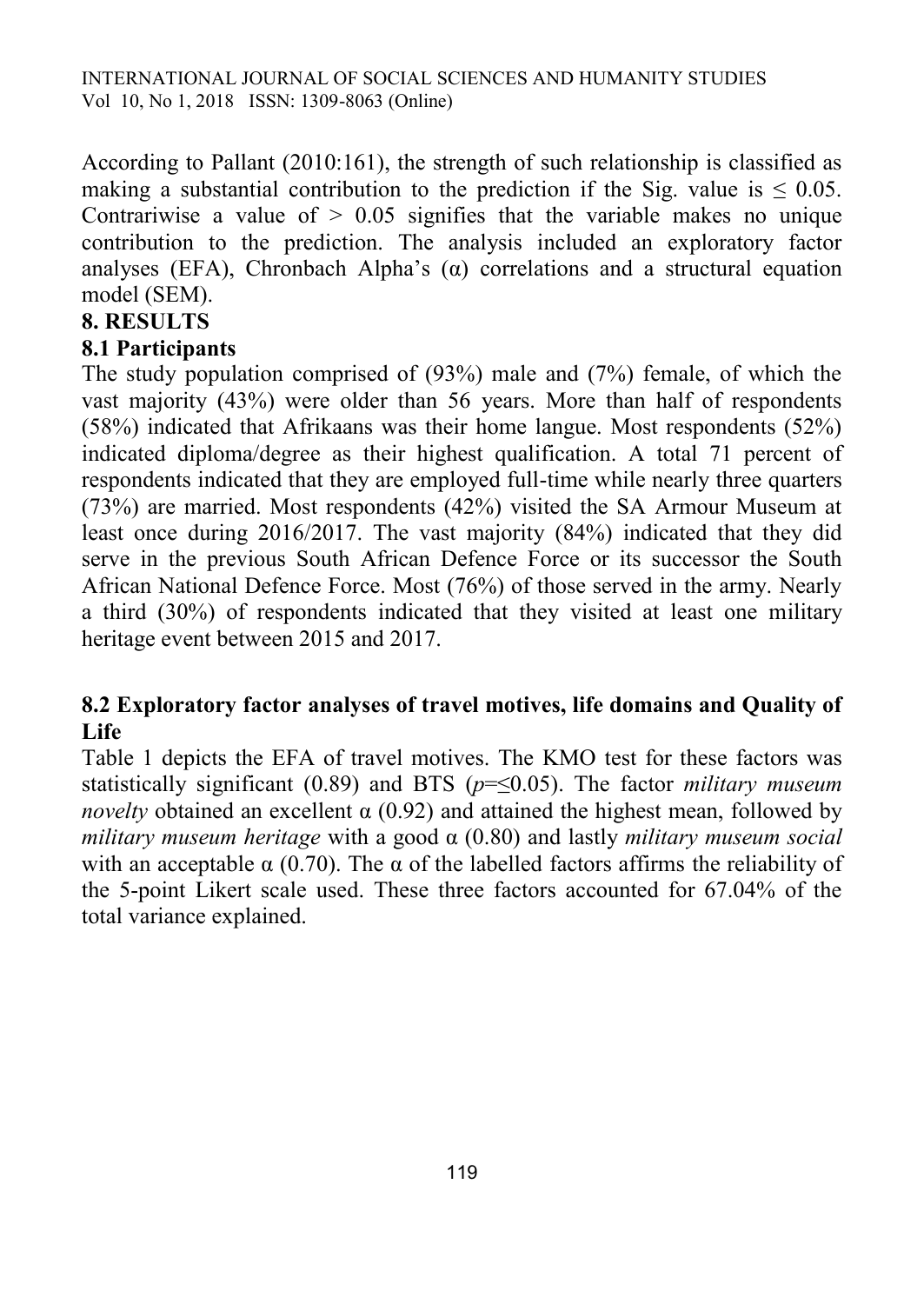#### **Table 1: Travel motives**

| <b>Questionnaire statements</b>                                                             | <b>Military</b><br>museum<br>novelty | <b>Military</b><br>museum<br>social | <b>Military</b><br>museum<br>heritage |
|---------------------------------------------------------------------------------------------|--------------------------------------|-------------------------------------|---------------------------------------|
|                                                                                             |                                      |                                     |                                       |
| To relax.                                                                                   | 0.472                                |                                     |                                       |
| Because it is an exciting thing to do.                                                      | 0.686                                |                                     |                                       |
| To learn more about military vehicles.                                                      | 0.727                                |                                     |                                       |
| For a fun experience with friends and family.                                               | 0.543                                |                                     |                                       |
| So that other members of party could develop an<br>appreciation for military vehicles.      | 0.665                                |                                     |                                       |
| Because at the SA Armour Museum I can meet<br>people with similar interests.                | 0.653                                |                                     |                                       |
| Because I can learn new things about military<br>vehicles.                                  | 0.745                                |                                     |                                       |
| Because at the SA Armour Museum I can pursue<br>activities that I like.                     | 0.728                                |                                     |                                       |
| Because visiting the SA Armour Museum inspires<br>creative historic thinking.               | 0.738                                |                                     |                                       |
| The SA Armour Museum has excellent exhibits.                                                | 0.725                                |                                     |                                       |
| At the SA Armour Museum I can do what I like<br>(e.g. ride in military vehicles)]           | 0.501                                |                                     |                                       |
| A visit to the SA Armour Museum is time well<br>spent.                                      | 0.750                                |                                     |                                       |
| The SA Armour Museum awakens my knowledge<br>of military history.                           | 0.813                                |                                     |                                       |
| Visiting the SA Armour Museum satisfied my<br>curiosity of South African military history.  | 0.720                                |                                     |                                       |
| By visiting the SA Armour Museum I satisfy my<br>personal interest in military history. ]   | 0.745                                |                                     |                                       |
| I am allowed to explore any exhibit at the SA<br>Armour Museum.                             | 0.638                                |                                     |                                       |
| I feel it is important that children be aware of our<br>military heritage.                  | 0.589                                |                                     |                                       |
| Because attendance gives me time to build stronger<br>relationships with my partner\family. |                                      | 0.688                               |                                       |
| For the benefit of travelling in a group.                                                   |                                      | 0.600                               |                                       |
| Because at SA Armour Museum I can spend time<br>with someone special.                       |                                      | 0.624                               |                                       |
| I visit the SA Armour Museum to relive past<br>military experiences.                        |                                      |                                     | 0.691                                 |
| To show my children\ grandchildren what it<br>equipment I used when in the army.            |                                      |                                     | 0.623                                 |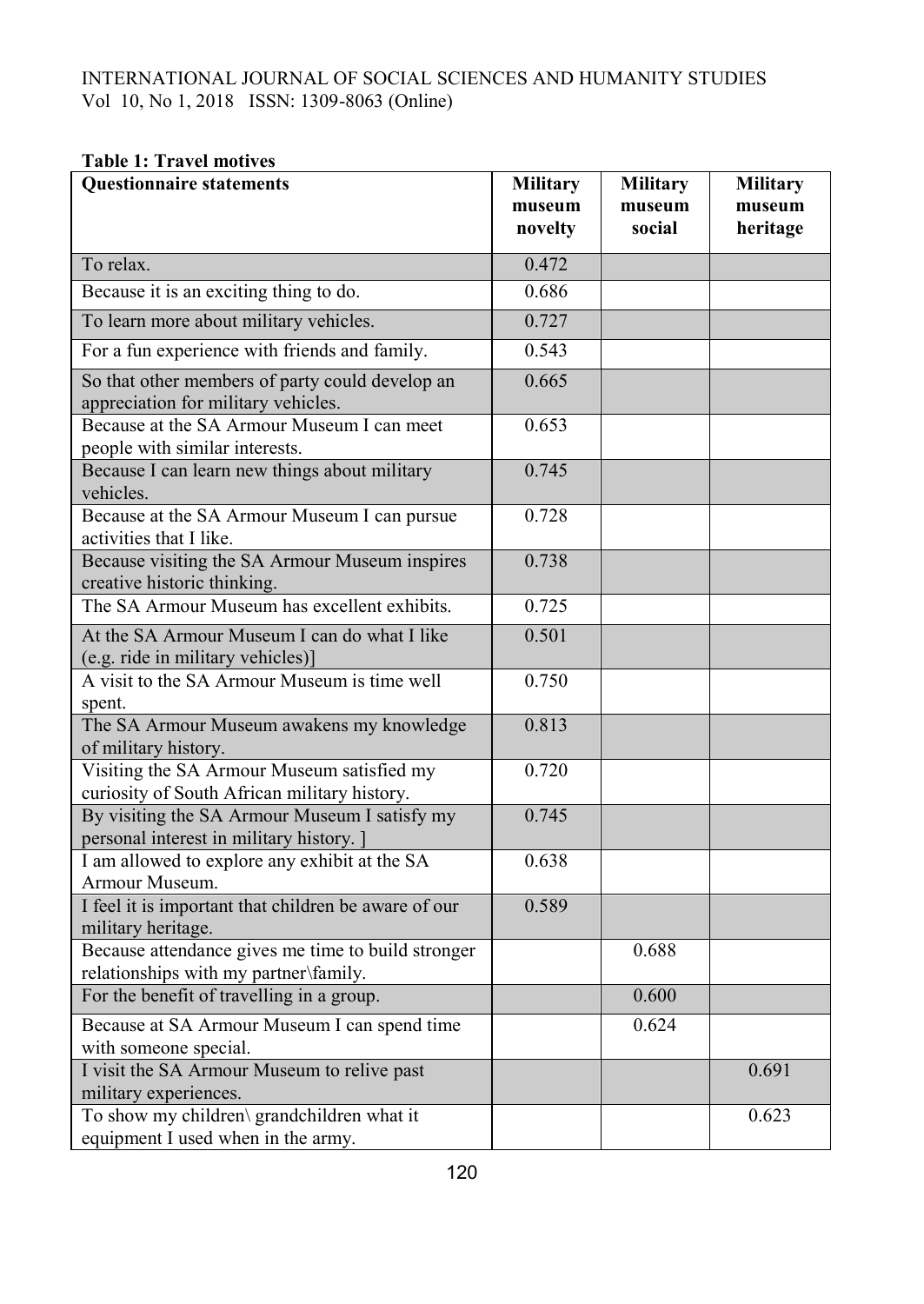| Cronbach Alpha              | 0.92 | 0.70                                            | .80  |
|-----------------------------|------|-------------------------------------------------|------|
| Mean inter-item correlation | 0.89 | 1.09                                            | 2.26 |
| Mean & Std. Deviation       |      | $3.89 \pm 1.44$ $3.01 \pm 1.55$ $3.49 \pm 1.82$ |      |

With reference to Table 2 social life, *positive affect social life* achieved the highest mean. The total variance explained for these two factors were 80.56%. The labelled factors achieved a good  $\alpha$ , which indicates the internal consistency of the Likert scale used. The KMO for the two factors, where (0.80) and the associated BTS was statistically significant  $(_{p} = < 0.05)$ .

#### **Table 2: Social life**

| <b>Questionnaire statements</b>                                                                       | <b>Positive affect</b><br>social life | Negative affect<br>social life |
|-------------------------------------------------------------------------------------------------------|---------------------------------------|--------------------------------|
| It felt good meeting people.                                                                          | 0.808                                 |                                |
| I felt good making new friends.                                                                       | 0.834                                 |                                |
| It felt good spending quality time with people who share<br>mutual interests at the SA Armour Museum] | 0.794                                 |                                |
| It felt good spending quality time with my family at the<br><b>SA Armour Museum.</b>                  | 0.598                                 |                                |
| I felt good attending the SA Armour Museum as a social<br>activity.                                   | 0.799                                 |                                |
| I felt bad not spending time with people who share<br>mutual interests at SA Armour Museum.           |                                       | 0.720                          |
| I feel bad not having enough time with friends at the SA<br>Armour Museum.                            |                                       | 0.789                          |
| I felt bad lacking enough personal time and space during<br>my visit to the SA Armour Museum.         |                                       | 0.679                          |
| <b>Cronbach Alpha</b>                                                                                 | 0.87                                  | 0.80                           |
| Mean inter-item correlation                                                                           | 0.398                                 | 0.559                          |
| <b>Mean &amp; Std. Deviation</b>                                                                      | $3.78 \pm .82$                        | $3.01 \pm .98$                 |

With reference to Table 3, a direct Oblimin with Kaizer Normalisation rotation technique and a Principal Component extraction procedure was applied which produced two factors which were labelled *positive affect leisure life and negative affect leisure life*. *Positive affect leisure life* attained the highest mean. The BTS was ( $p = \leq 0.05$ ) and the KMO attained the value of (0.85), which shows statistical significance. The two factors provides an excellent α. The total variance explained for these two factors were 65.29%.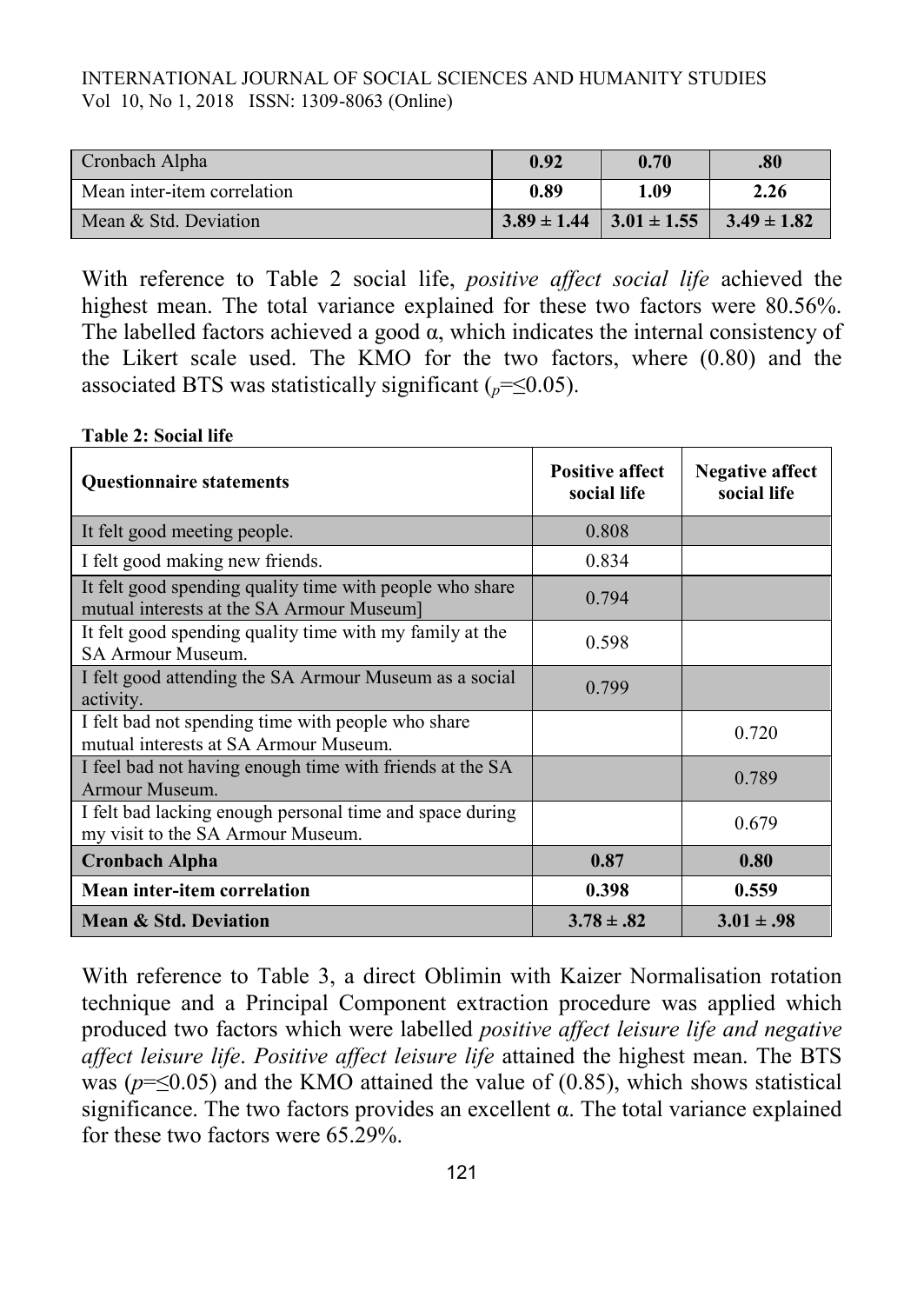#### **Table 3: Leisure-life**

| <b>Questionnaire statements</b>                                                              | <b>Positive affect</b><br>leisure-life | <b>Negative affect</b><br>leisure-life |
|----------------------------------------------------------------------------------------------|----------------------------------------|----------------------------------------|
| I felt good structuring my time during a visit to the SA                                     | 0.746                                  |                                        |
| Armour Museum.                                                                               |                                        |                                        |
| I felt good to relax mentally at the SA Armour<br>Museum.                                    | 0.874                                  |                                        |
| I felt good interacting with others while at the SA<br>Armour Museum.                        | 0.810                                  |                                        |
| I felt good relieving stress and tension while at the SA<br>Armour Museum.                   | 0.843                                  |                                        |
| I felt good relaxing physically at the SA Armour<br>Museum.                                  | 0.883                                  |                                        |
| I felt good attending the SA Armour Museum as a<br>leisure activity.                         | 0.678                                  |                                        |
| I felt bad because I am tired and exhausted from<br>enjoying attending the SA Armour Museum. |                                        | 0.861                                  |
| I felt bad for not relieving stress and tension after<br>visiting to the SA Armour Museum.   |                                        | 0.904                                  |
| I felt bad because I did not relax physically while<br>attending the SA Armour Museum.       |                                        | 0.884                                  |
| <b>Cronbach Alpha</b>                                                                        | 0.91                                   | 0.92                                   |
| <b>Mean inter-item correlation</b>                                                           | 0.513                                  | 0.750                                  |
| Mean & Std. Deviation                                                                        | $3.67 \pm .89$                         | $2.15 \pm .96$                         |

Table 4, yielded two factors which were labelled *positive affect self-life* and *negative affect self-life*. *Positive affect self-life* achieved a good α while *negative affect self-life* achieved an excellent α, especially considering that a five-point Likert scale was used. BTS for these two factors was  $(p=\leq 0.05)$ , and the KMO achieved the value of (0.65). From the results produced, *positive self-life* had the highest mean and these two factors accounted for 65.29% for the total variance explained.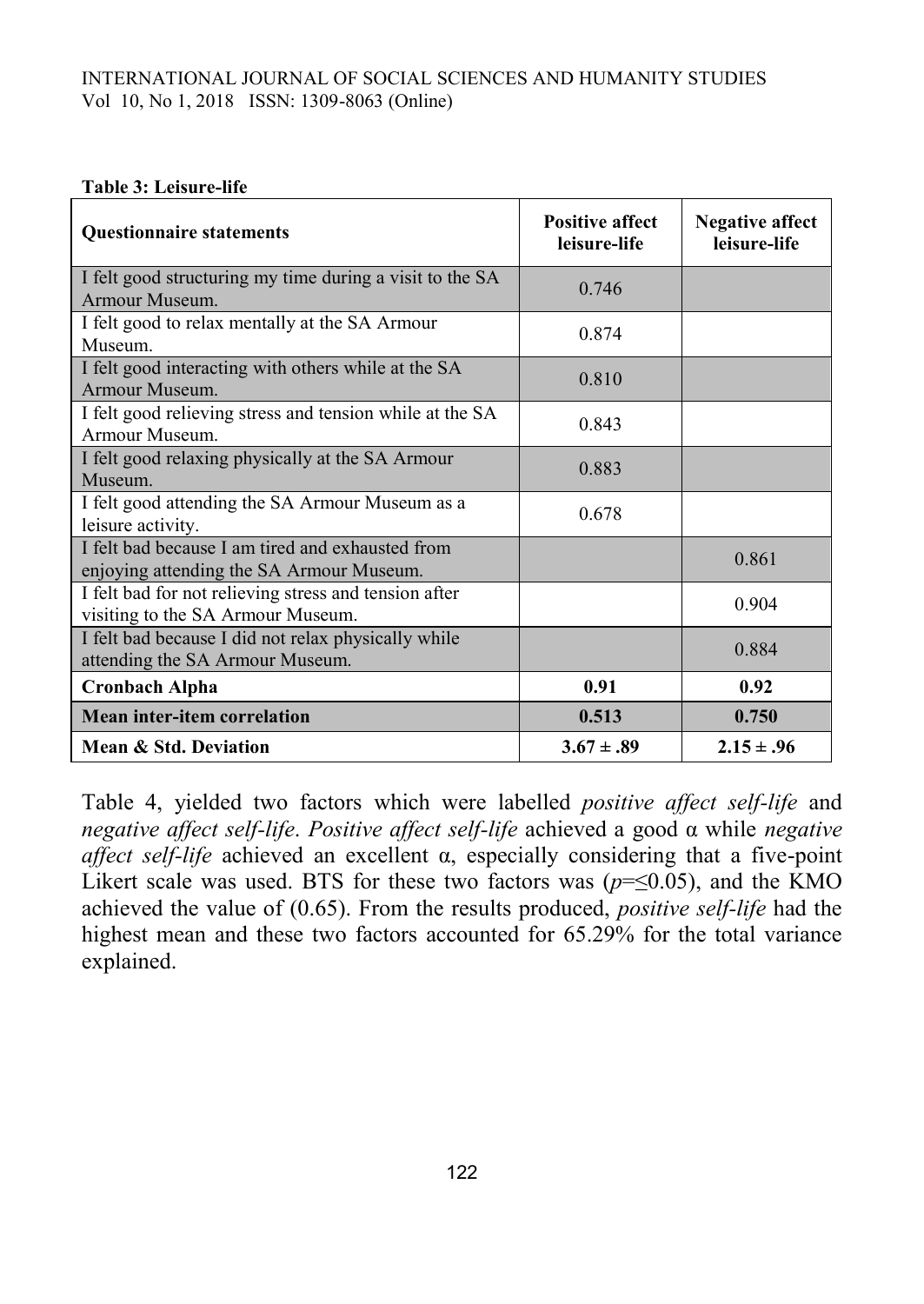#### **Table 4: Self-life**

| <b>Questionnaire statements</b>                                                                                         | <b>Positive affect</b><br>self-life | <b>Negative affect</b><br>self-life |
|-------------------------------------------------------------------------------------------------------------------------|-------------------------------------|-------------------------------------|
| It felt good spending time enjoying things I like best<br>with little social pressure while at the SA Armour<br>Museum. | 0.782                               |                                     |
| It felt good spending time and learning about myself<br>while at the SA Armour Museum.                                  | 0.870                               |                                     |
| It felt good learning to enjoy myself while at the SA<br>Armour Museum.                                                 | 0.891                               |                                     |
| I felt bad because I felt bored and alone at the SA<br>Armour Museum.                                                   |                                     | 0.939                               |
| I felt bad because I did not enjoy being myself at the SA<br>Armour Museum.                                             |                                     | 0.939                               |
| Cronbach Alpha                                                                                                          | 0.89                                | 0.95                                |
| <b>Mean inter-item correlation</b>                                                                                      | 0.570                               | 0.942                               |
| Mean & Std. Deviation                                                                                                   | $3.70 \pm .87$                      | $1.97 \pm 1.01$                     |

The Principal Component extraction procedure and the direct Oblimin with Kaizer Normalisation rotation technique produced one factor which has been labelled *life domains overall* in Table 5. The factor achieved an acceptable α and accounted for 94.31% of the total variance explained. The BTS for these two factors was  $(p=\leq 0.05)$ , and the KMO achieved the value of (0.64).

| <b>Ouestionnaire statements</b>                                            | Life domains overall |
|----------------------------------------------------------------------------|----------------------|
| Overall, attending the SA Armour Museum enriched my social life.           | 0.641                |
| Overall, a visit to the SA Armour Museum has enriching my leisure<br>life. | 0.808                |
| Overall, by visiting the SA Armour Museum I enriched myself.               | 0.672                |
| <b>Cronbach Alpha</b>                                                      | 0.77                 |
| Mean inter-item correlation                                                | 0.442                |
| Mean & Std. Deviation                                                      | $3.78 \pm .91$       |

#### **Table 5: Life domains overall**

The BTS was  $(p=\leq 0.05)$ , which shows statistical significance and the KMO attained the value of 0.86, which falls within an acceptable range. One factor was extracted and labelled *quality of life* in Table 6, which accounts for 92.29% of the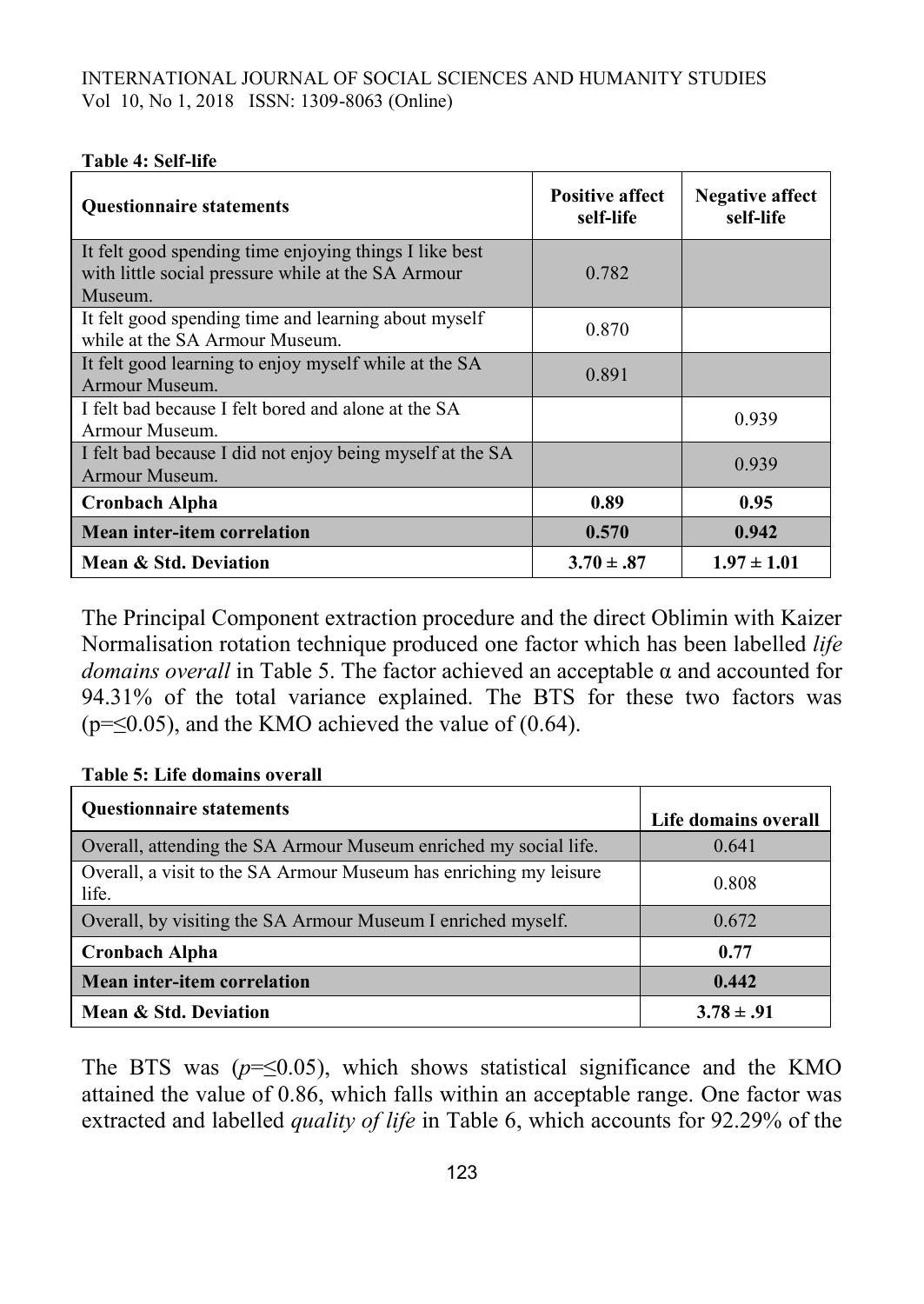total percentage of variance explained. The statements measured a high  $\alpha$ coefficient level of reliability (0.89).

| <b>Ouestionnaire statements</b>                              | <b>Quality of life</b> |
|--------------------------------------------------------------|------------------------|
| In most ways my life is close to my ideal.                   | .748                   |
| The conditions of my life are excellent.                     | .838                   |
| I am satisfied with my life.                                 | .868                   |
| So far I have achieved the important things in my life.      | .803                   |
| If I could live my life over, I would change almost nothing. | .689                   |
| <b>Cronbach Alpha</b>                                        | 0.89                   |
| Mean inter-item correlation                                  | 0.540                  |
| Mean & Std. Deviation                                        | $3.68 \pm .93$         |

### **Table 6: Quality of life**

## **8.3 Structural Equation Model**

The results of the model fit in Figure 1, indicates that the data fit the SEM well. The chi-square, divided by its degrees of freedom  $(x^2/df)$  yielded a result of 2.73, which is indicative of a good fit, as this statistic is very sensitive giving its power in model fit identification. The model produced a borderline acceptable CFI =  $0.7$ and satisfactory a RAMSEA of 0.090, with a 90% confidence interval [0.08; 0.26]. Therefore an acceptable model fit was achieved for the 11-factor model and the model was retained as the final research model.

The standardised regression coefficients (β), travel motives had a direct statistical significant positive effect on positive affect life domains  $(\beta=0.55)$ , life domains overall ( $\beta$ =0.47) and negative affect life domains ( $\beta$ =-0.73). Positive affect life domains had a direct perfect positive statistical effect on life domains overall ( $\beta$ =1.00) and quality of life overall ( $\beta$ =0.33). Negative affect life domains had statistical significant negative effect on life domains overall  $(\beta=0.47)$  and quality of life ( $\beta$ =-0.11). Life domains overall had a direct positive statistical significant effect on QoL ( $\beta$ =0.39).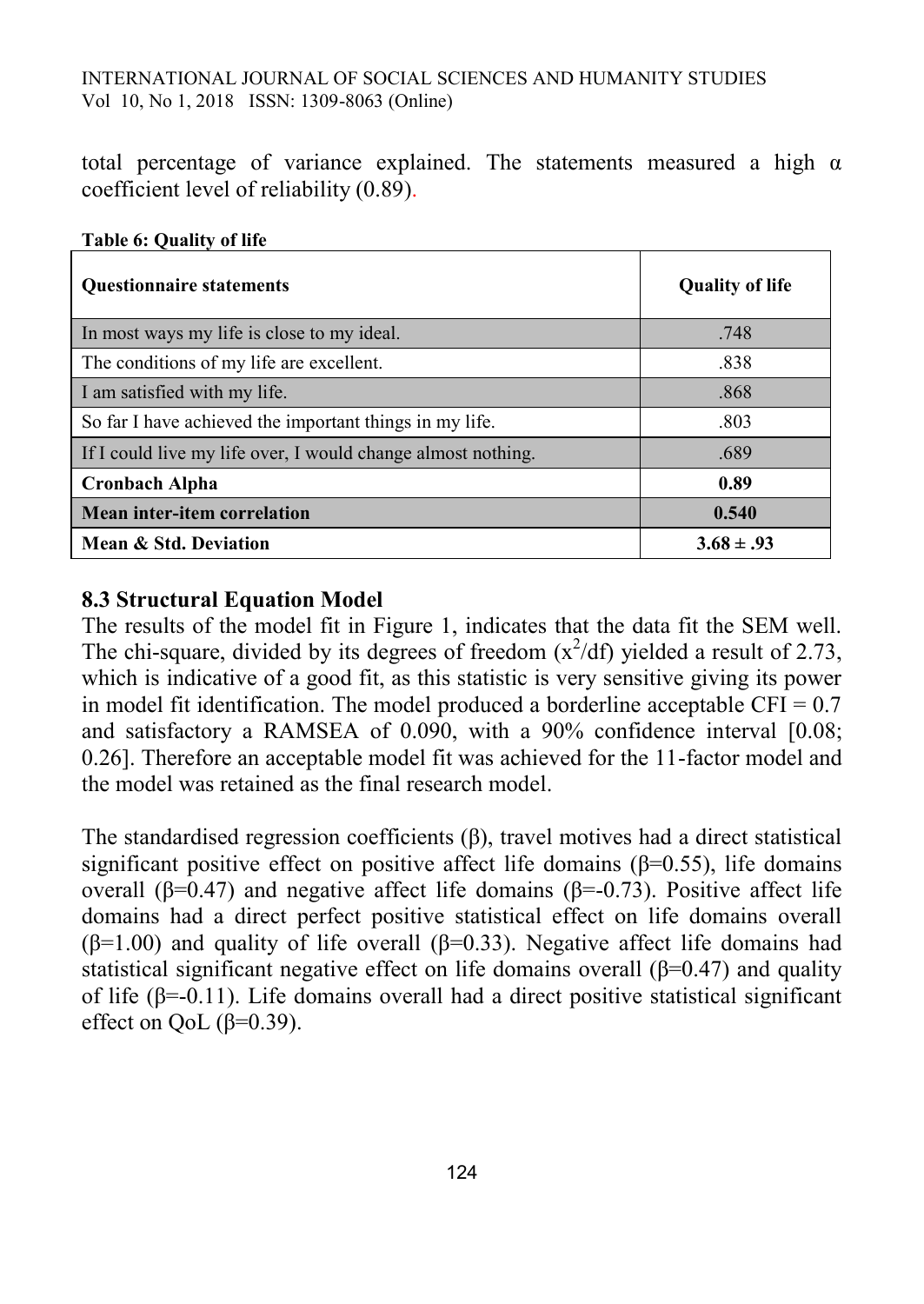

**Figure 1: The relationship between travel motives, positive affect life domains, negative affect life domains, life domains overall and Quality of life.**

Note: Statistical significant on a 5 % level of significance.  $(p < 0.05)$ 

#### **9. FINDINGS AND IMPLICATIONS**

The findings and implications are based on the demographic profile, EFA's and SEM which will be directed towards museum management. This study contributes to the literature on tourism and QoL. More specifically the findings lean towards positive psychology which emphasises the significant connection between travel motives, positive affect in life domains, life domains overall and QoL of visitors to a military museum. Due to ethical considerations the study did not involve respondents younger than 18 years. Conversely the findings are applicable to the responding age groups only. When viewing the demographic profile, it is evident that most respondents are male. It can therefore be argued that males are more interested in military museums than females, given that most professional soldiers (both serving and retired) are male. This finding is supported by Raths (2013:173) who found that the core visitors of military museums are often males of military age, many of them with a military background. Nearly half of respondents indicated that they are older than 56 years. Given that South Africa abandoned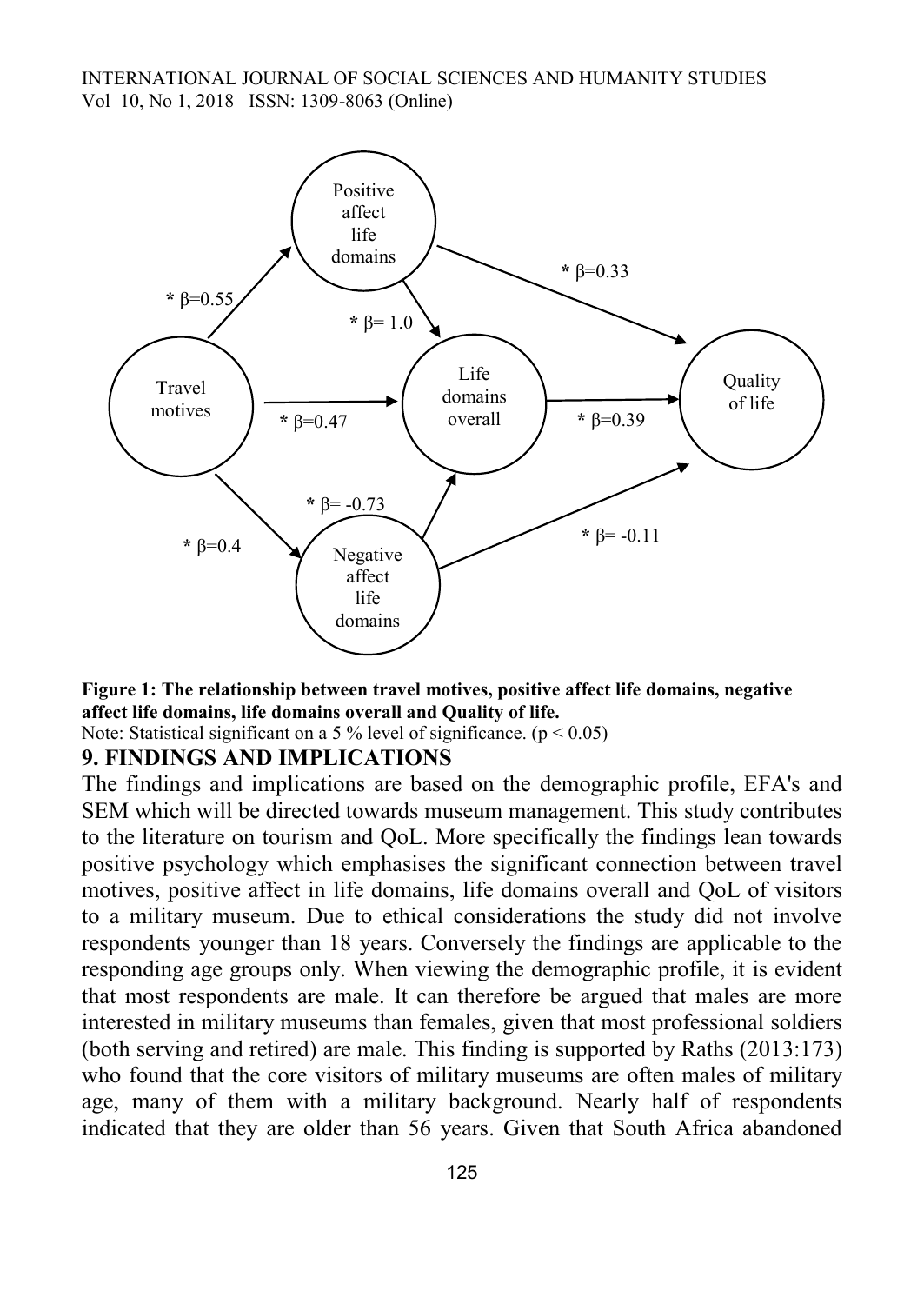military conscription in 1993, the number of respondents who indicated they have a military background can be understood. Therefore it is highly likely that the number of visitors to the SA Armour Museum with a military background will steadily decrease over the next few decades.

With regards to the EFA for travel motives, military museum novelty achieved the highest mean among the three identified factors. Nicolaides (2011:2) states that visits to a museum are strongly related to the motivation and the characteristics of certain types of tourist. With reference to the demographic profile of respondents, it is clear that their military background motivated their visits.

Within the life domains positive effect achieved the highest mean. Authors such as Choi and Yoo, (2016), Kuykendall, Tay and Ng (2015) and Kruger (2018) have found that positive effects carry more value than negative effects in certain life domains such as leisure and recreation life. Additionally positive affect life domains achieved a higher statistical effect on QoL than negative affect life domains. According to Venter and Kruger (2017:3) positive effect and the absence of negative effect in life domains are a good predictor of satisfaction in life domains overall and QoL of visitors to a heritage based attraction.

Similar to a previous study by Venter and Kruger (2017) who investigated a heritage event, life domains overall identified as one factor. Life domains overall again seems to be a key enabler of the bottom-up spillover theory which leads to QoL.

According to Venter (2017a:94) QoL is a predominantly subjective state with objective elements whereby individuals perceive their lives based on the combined positive and negative experiences in life domains that are significant to them. With regards to this study, respondents experienced large positive effect in their QoL from a visit to the SA Armour Museum.

This study set out to, *determining travel motives and life domain effect on the quality of life of visitors to a military museum*? The answer has been a resounding yes, with evidence proving that the resulting effect is positive.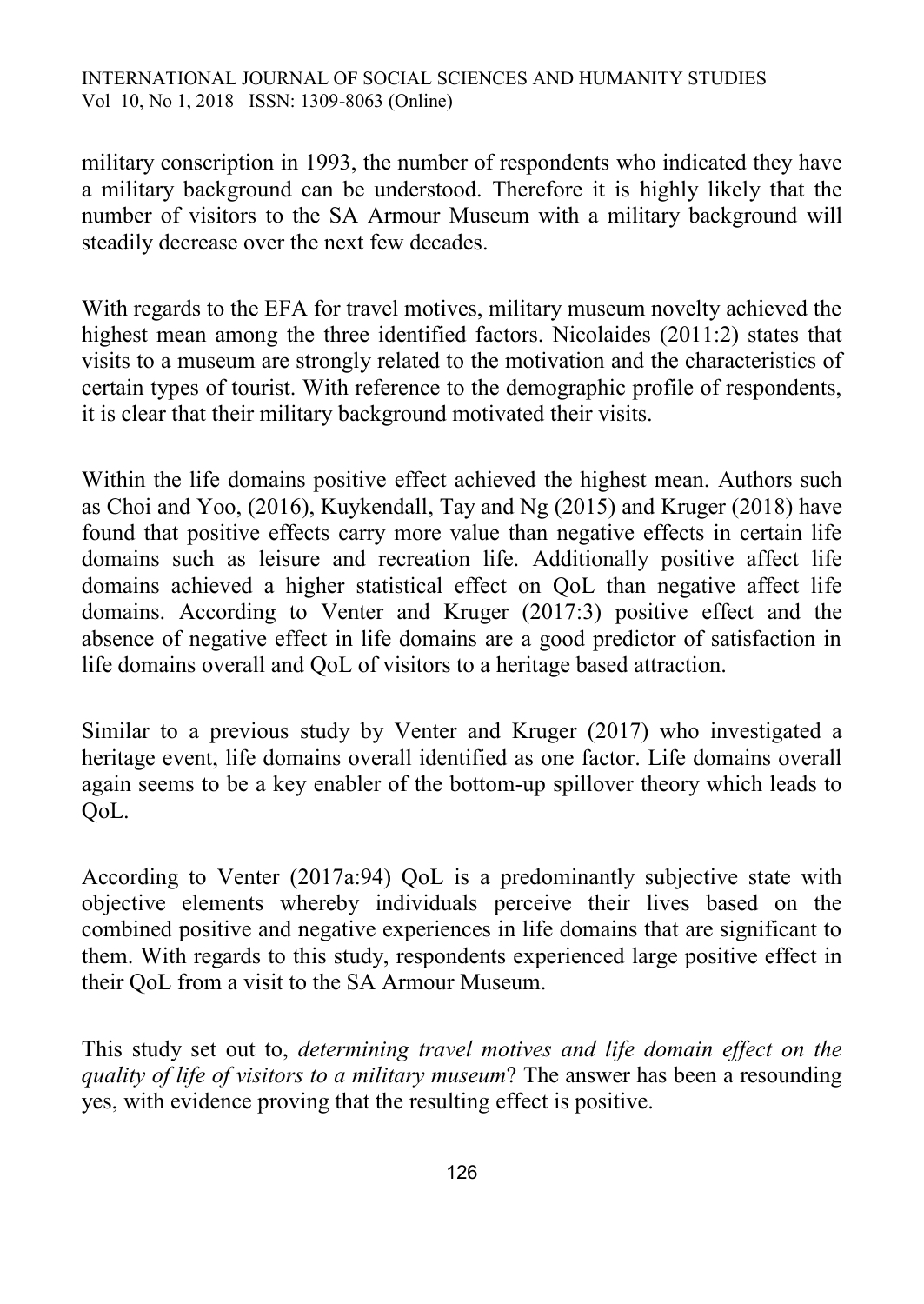### **SEM**

The SEM results from this study showed a very good fit. All of the (β) were statistically significant, signifying the importance of the relationship between the variables within the SEM. The results make a significant contribution to literature and methodology. It can be confirmed that visitors to a military museum could experience a higher QoL, to the positive affect in their life domains and life domains overall which spill-over into the QoL.

### **10. CONCLUSION AND RECOMMENDATIONS**

This study focused on a niche market within military heritage tourism. Although potential participants were encouraged to share the online survey, the majority of respondents were male and had a military background as per the research setting. Nevertheless, the results of the study still provide valuable information regarding travel motives, life domains, life domains overall and QoL for literature focused on military heritage tourism. It is evident from the results of the study that travel motives have a positive effect on the life domains measured, which, in turn, has a positive effect on respondents' life domains overall. Additionally, this positive effect spills over into respondents' QoL, thereby contributing positively. The negative effect also spills over into respondents` QoL, however to a lesser extent. From the study's findings, managerial recommendations were made with the aim of maximising visitors' QoL.

It is recommended that the SA Armour Museum Management continue to pursue activities that are of interest to those who have a military background, thereby encouraging repeat visits. Examples include public open days, yearly seminars, and closer association with relevant interest groups. A closer examination of the push and pull factors could assist in encouraging more visitation from those without a military background. It's also important to bridge the gap between those with and those without a military background. This could be achieved through a comprehensive marketing, public relations and educational campaign to encourage individuals without a military background to visit the SA Armour Museum. By doing so, the museum management will enjoy the benefits of renewed interest as visitors experience a positive effect in their QoL. Additionally the interest in military heritage becomes part of the next generation of visitors, with repeat visits more likely. To facilitate the above it is suggested that the SA Armour Museum form a strategic partnership with a South African University who can provide the expert skills to assist the museum in improving the appeal of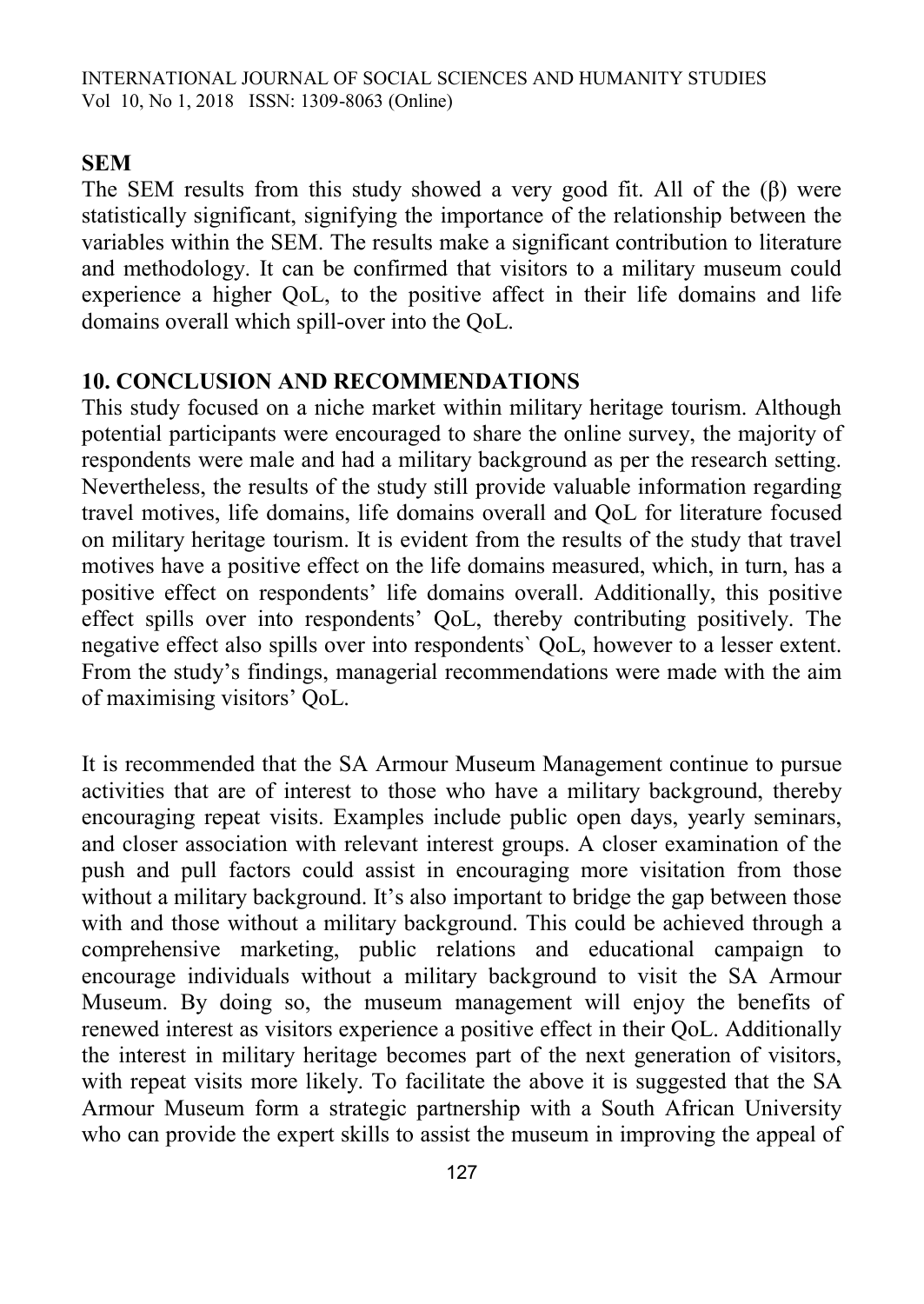its offering to a broader market segment. Examples include enhancing the attractiveness of its exhibits, digitising its displays, marketing and public relations in order to appeal to Y and Z generations. This will help preserve the interest in military heritage and fulfil the function of the SA Armour Museum. Furthermore a follow-up study is suggested after the recommendations have been implemented to measure the travel motives and life domain effect on the quality of life of Y and Z generation visitors to the SA Armour Museum. The provision of tangible elements such as memorabilia could contribute to visitors QoL and a lasting memory of their visit.

## **11. REFERENCES**

Adeniji, P.O. & Ekanem, E.A. (2013). The role of museums in sustainable tourism development - the Black Heritage Museum, Badagry. *African Journal of Hospitality, Tourism and Leisure*, 2(4), 1-13.

Azman, A.M. (2012). Food tourism in special events and festivals in Appalachian Ohio. Masters Dissertation. Ohio: Ohio University.

Chanuanthong, R. & Batra, A. (2016). Dark tourism: push-pull motivations, satisfaction experience and post behavioural intention – sites of death railway tragedy kanchanaburi province, Thailand. *AU-GSB e-Journal*, 9(1), 25-40.

Choi, S. H. & Yoo, Y. J. (2016). Leisure attitude and satisfaction with leisure and life: proposing leisure prioritization and justification. *World Leisure Journal*, 1(16).

Clark, L.A. & Watson, D. (1995). Constructing validity: basic issues in objective scale. *Psychological assessment*, 7(3), 309-319.

Crompton, J.L. (1979). Motivations for pleasure vacation. *Annals of Tourism Research*, 6(4), 408-424.

DeVellis, R. F. (2012). Scale development: theory and applications. 3rd ed. Los Angeles, CA: Sage.

Fletcher, A., Fyall, A., Gilbert, D., & Wanhill, S. (2013). *Tourism principles and practice*. 5th ed. Harlow: Pearson.

George, D. & Mallery, P. (2003). *SPSS for Windows step by step: a simple guide and reference*. 11.0 update.  $4<sup>th</sup>$  ed. Boston, MA: Allyn & Bacon.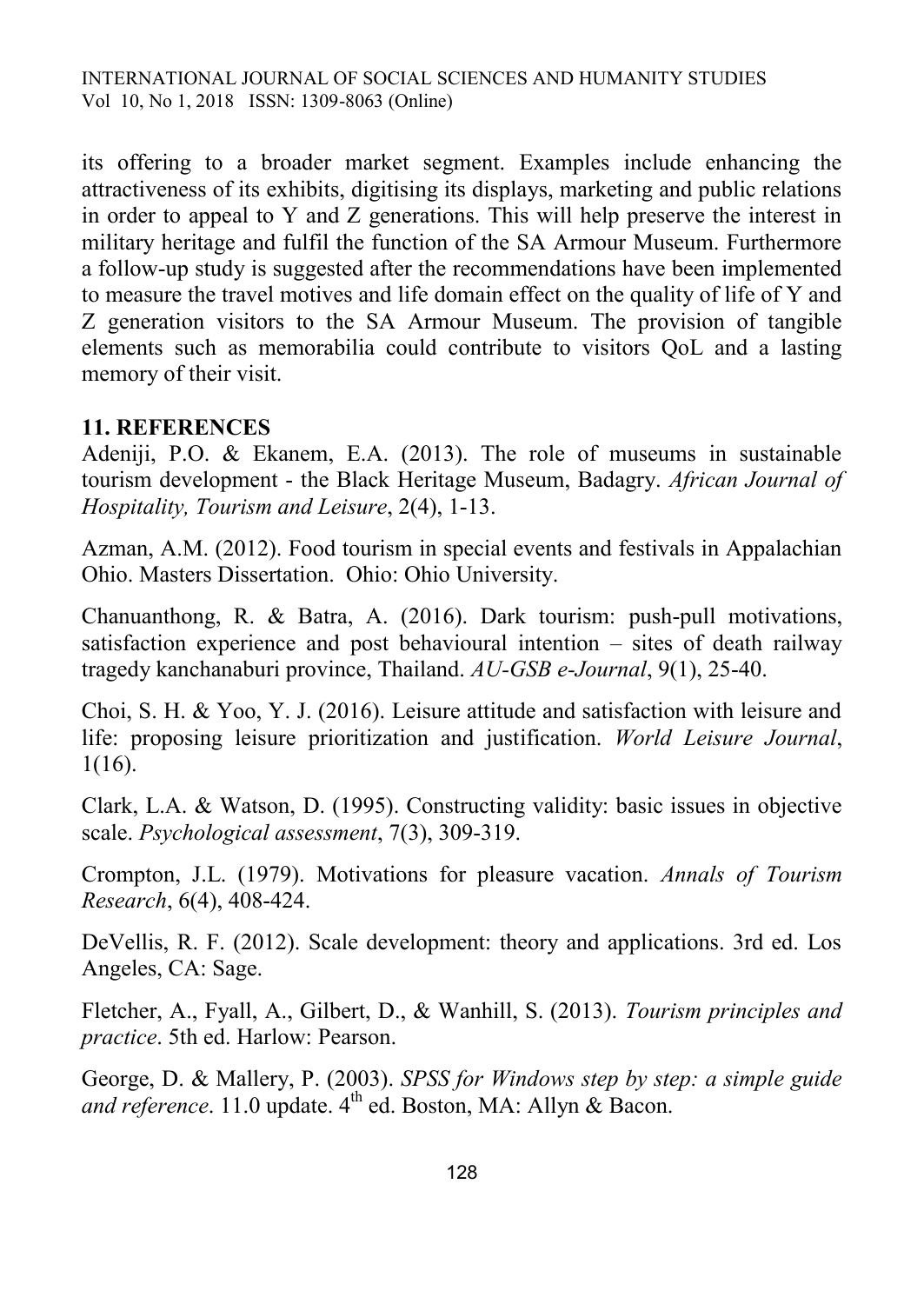Google.com. (2017). Google forms. https://docs.google.com/forms/u/0/ Date of Access: 5 Jan. 2017.

Hamber, B. (2012). Conflict museums, nostalgia and dreaming of never again. peace and conflict: *Journal of Peace Psychology*, 18(3), 268-281.

Hartmann, R. (2014). Dark tourism, thanatourism and dissonance in heritage tourism management: new directions in contemporary tourism research. *Journal of Heritage Tourism*, 9(2), 166-182.

Hohls, R. (2017). Visitor numbers to the South African Military Museum during 2016 [telephonic interview]. 6 Feb. South Africa.

Hutcheson, G., & Sofroniou, N. (1999). *The multivariate social scientist: introductory statistics using generalized linear models*. London: Sage Publication.

Kim, H., Woo, E., & Uysal, M. 2015. Tourism experience and quality of life among elderly tourists. *Tourism Management*, 46, 465-476.

Kruger, S. (2018). Quality of life: "I did it my way". Inaugural lecture of Professor Stèfan Krüger 13 April 2018.

Kruger, S., Saayman, M., & Ellis, S. (2014). The influence of travel motives on visitor happiness attending a wedding expo. *Journal of Travel and Tourism Marketing*, 31(5), 649-665.

Kuykendall, L., Tay, L. & Ng, V. (2015). Leisure engagement and subjective well-being: a meta-analysis. *Psychological Bulletin,* 141, 364–403.

Liao, P. (2009). Parallels between objective indicators and subjective perceptions of quality of life: a study of metropolitan and country areas in Taiwan. *Social indicators research*, 91(1), 99-114.

Lubbe, B.B. (2003). *Tourism Management in Southern Africa*. Cape Town: Pearson.

Mayo, E. J., & Jarvis, L. P. (1981). *The psychology of leisure travel: effective marketing and selling of travel services*. Boston, MA: CBI.

McCabe, S. & Johnson, S. (2013). The happiness factor in tourism: subjective well-being and social tourism. *Annals of Tourism Research*, 41(1), 42–65.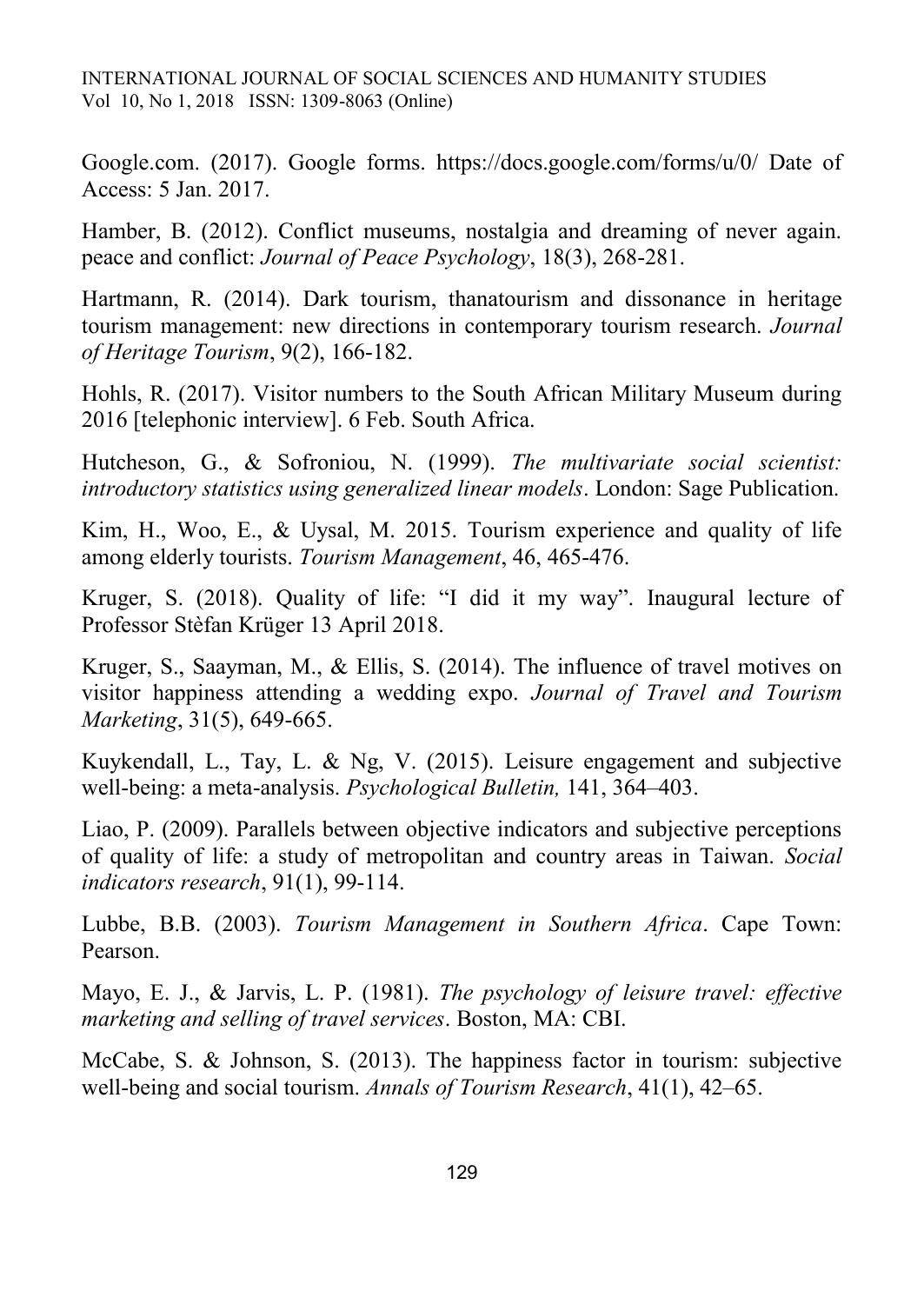Nicolaides, A. (2011). Enhancing international tourism to the Ditsong (South African) National Museum of Military History. *African Journal of Hospitality, Tourism and Leisure*, 1(4), 1-16.

Niemelä, T. (2010). Motivation factors in dark tourism case: house of terror. (Bachelor degree), Lathi University of applied sciences.

Omorou, Y.A., Erpelding, M.L., Escalon, H., & Vuillemin, A. (2013). Contribution of taking part in sport to the association between physical activity and quality of life. *Quality of Life Research*, 22(8), 2021-2029.

Oosthuizen, C. (2015). The educational value of museums. the reserve force volunteer: building a future SANDF reserve component for 2030, Winter Edition, 1-71.

Page, S.J. & Connell, J. (2010). Leisure: an introduction. Harlow: Pearson Education.

Pallant, J. (2010). SPSS survival manual: a step by step guide to data analysis using SPSS. 4th ed. Maidenhead, UK: McGraw-Hill.

Raths, R. (2013). From technical showroom to full-fledged museum: the German Tank Museum Munster. *Museum & Society*, 10(3), 174-192.

Rootenberg, C. (2012). A model of perceived impacts of tourism on residents` quality of life in selected towns. PhD dissertation. Potchefstroom, South Africa: North-West University.

Sirgy, M.J. (2012). *The psychology of quality of life: hedonic well-being, life satisfaction and eudaimonia*. Social Indicators Research Series, 50. Netherlands: Springer.

Sirgy, M.J., Uysal, M., & Kruger, S. (2017). Towards a benefit theory of leisure well-being. *Applied Research Quality Life*, 12, 205-228.

Statacorp LLC. (2015). STATA general purpose statistical analysis software package (version 15). College Station, TX: StataCorp LLC

Uysal, M. & Hagan, L. R. (1993). Motivation of pleasure to travel tourism. In M.A. Khan, M.D. Olsen & T. Vam (Eds.), *Encyclopaedia of hospitality and tourism* (pp. 844–846). New York, NY: Van Nostrand Reinhold.